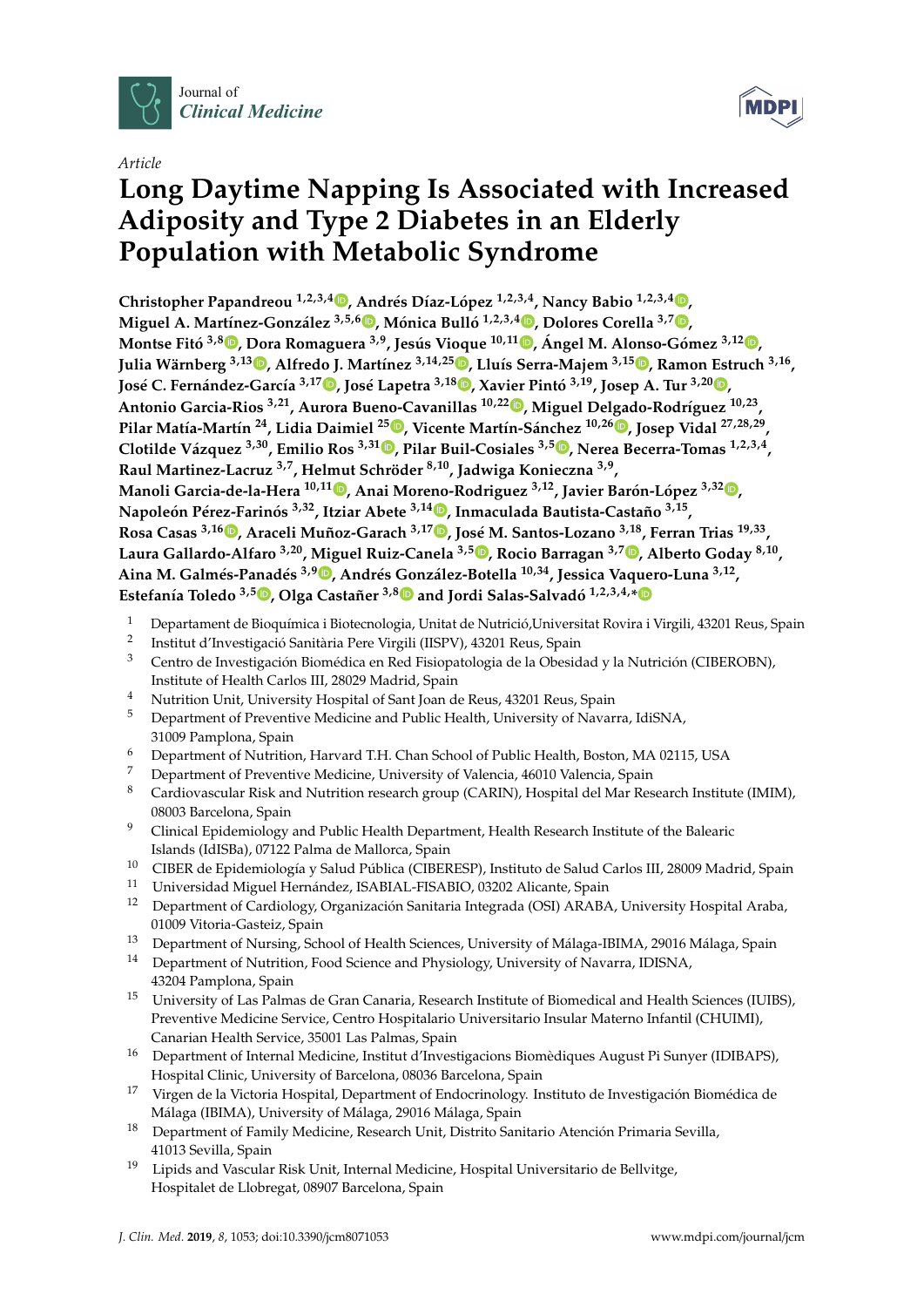- <sup>20</sup> Research Group on Community Nutrition & Oxidative Stress, University of Balearic Islands & Health Research Institute of the Balearic Islands (IdISBa), 07122 Palma de Mallorca, Spain
- <sup>21</sup> Department of Internal Medicine, Maimonides Biomedical Research Institute of Cordoba (IMIBIC), Reina Sofia University Hospital, University of Cordoba, 14071 Cordoba, Spain
- <sup>22</sup> Department of Preventive Medicine, University of Granada, 18071 Granada, Spain
- <sup>23</sup> Division of Preventive Medicine, Faculty of Medicine, University of Jaén, 23071 Jaén, Spain
- <sup>24</sup> Department of Endocrinology and Nutrition, Instituto de Investigación Sanitaria Hospital Clínico San Carlos (IdISSC), 28040 Madrid, Spain
- <sup>25</sup> Nutritional Genomics and Epigenomics Group, IMDEA Food, CEI UAM + CSIC, Madrid, Spain<br><sup>26</sup> Institute of Biomedicine (IRIOMED), University of León, 24071 León, Spain
- <sup>26</sup> Institute of Biomedicine (IBIOMED), University of León, 24071 León, Spain<br><sup>27</sup> CIBER Diabetes y enfermedades Metabólicos (CIBERDEM), Instituto de Sal
- <sup>27</sup> CIBER Diabetes y enfermedades Metabólicos (CIBERDEM), Instituto de Salud Carlos III (ISCIII), 28029 Madrid, Spain
- <sup>28</sup> Endocrinology and Nutrition Department, Hospital Clinic Universitari, 08036 Barcelona, Spain<br><sup>29</sup> Institut d'Investigacione Piemèdiques August Pi Sunyer (IDIPA PS), 08036 Barcelona, Spain
- <sup>29</sup> Institut d'Investigacions Biomèdiques August Pi Sunyer (IDIBAPS), 08036 Barcelona, Spain
- <sup>30</sup> Department of Endocrinology and Nutrition, University Hospital Fundación Jimenez Díaz, 28040 Madrid, Spain
- <sup>31</sup> Lipid Clinic, Endocrinology and Nutrition Service, Institut d'Investigacions Biomediques August Pi Sunyer (IDIBAPS), Hospital Clinic, University of Barcelona, 08007 Barcelona, Spain
- <sup>32</sup> Department of Public Health, University of Málaga-IBIMA, 29016 Málaga, Spain
- <sup>33</sup> Fundación para la Investigación y Prevención de Enfermedades Cardiovasculares (FIPEC), 08021 Barcelona, Spain
- <sup>34</sup> Centro de Salud el Raval-Elx, 03203 Elche, Alicante, Spain
- **\*** Correspondence: jordi.salas@urv.cat; Tel.: +34-977759312; Fax: +34-977759322

Received: 13 June 2019; Accepted: 8 July 2019; Published: 19 July 2019



**Abstract:** Research examining associations between objectively-measured napping time and type 2 diabetes (T2D) is lacking. This study aimed to evaluate daytime napping in relation to T2D and adiposity measures in elderly individuals from the Mediterranean region. A cross-sectional analysis of baseline data from 2190 elderly participants with overweight/obesity and metabolic syndrome, in the PREDIMED-Plus trial, was carried out. Accelerometer-derived napping was measured. Prevalence ratios (PR) and 95% confidence intervals (CI) for T2D were obtained using multivariable-adjusted Cox regression with constant time. Linear regression models were fitted to examine associations of napping with body mass index (BMI) and waist circumference (WC). Participants napping  $\geq$ 90 min had a higher prevalence of T2D (PR 1.37 (1.06, 1.78)) compared with those napping 5 to <30 min per day. Significant positive associations with BMI and WC were found in those participants napping  $\geq$ 30 min as compared to those napping 5 to <30 min per day. The findings of this study suggest that longer daytime napping is associated with higher T2D prevalence and greater adiposity measures in an elderly Spanish population at high cardiovascular risk.

**Keywords:** nap; actigraphy; type 2 diabetes; body mass index; waist circumference; PREDIMED-Plus

#### **1. Introduction**

Daytime napping ("siesta"), defined as a short sleep typically taken in the early afternoon, is a common practice in many parts of the world, including the Mediterranean region. Older adults take a nap more often than younger ones [\[1](#page-9-0)[–3\]](#page-9-1) and its duration can range from a few minutes to several hours. A short nap (<30 min) confers several benefits by promoting alertness, enhancing performance and improving cognitive function [\[4\]](#page-9-2), as well as, reducing the risk of mortality [\[5\]](#page-9-3). On the other hand, longer naps, and especially ≥60 min/day have been associated with higher morbidity and mortality as compared with no napping [\[4](#page-9-2)[,6\]](#page-9-4). Similarly, a higher prevalence of metabolic syndrome was observed in nappers than in non-nappers [\[7\]](#page-9-5). A more recent dose-response meta-analysis identified a J-curve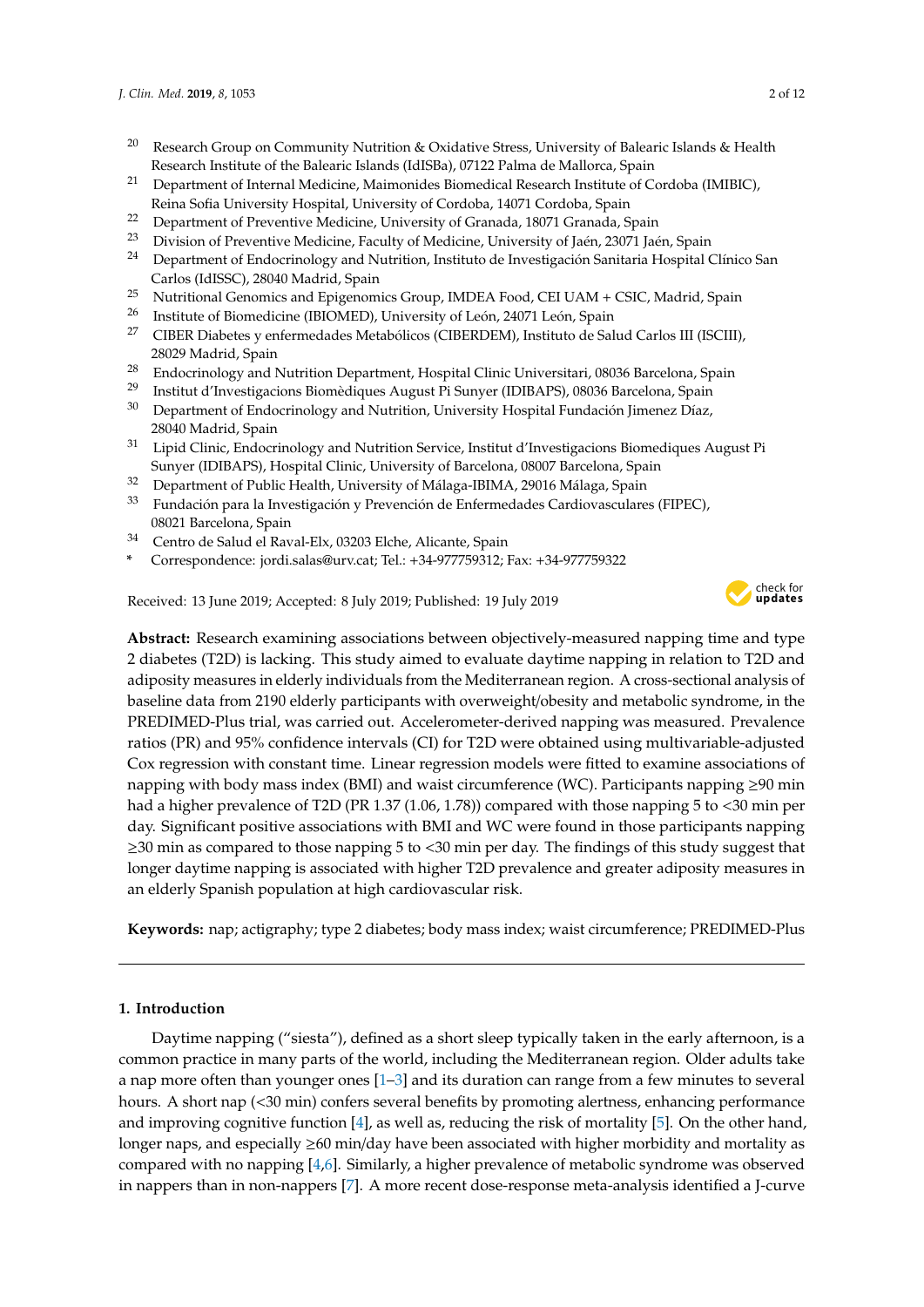relationship between nap time and the risk of type 2 diabetes (T2D),which is the relative risk of T2D was decreased by a short nap (<30 min), followed by a sharp increase at longer nap times [\[8\]](#page-9-6). However, the studies included in this meta-analysis did not use objective napping measures and therefore measurement error is inevitable. Furthermore, the association between napping and adiposity, the single most important predictor of T2D [\[9\]](#page-9-7), has only scarcely been investigated. A previous prospective study evaluating associations between subjective measures of nap and the incidence of obesity suggested that napping for 30 min per day may be a protective factor for obesity [\[10\]](#page-9-8). On the other hand, each one hour increase in objectively-measured daytime napping was associated with greater adiposity in the Study of Osteoporotic Fractures [\[11\]](#page-9-9) and, recently, in the Hispanic Community Health Study/Study of Latinos [\[12\]](#page-9-10). To the best of our knowledge, no study has previously examined associations between objectively-measured napping time and T2D. Furthermore, daytime napping in relation to T2D and adiposity measures has been mostly examined in non-Mediterranean populations [\[8\]](#page-9-6). Whether there are differences in the health effects of daytime napping between Mediterranean countries where nap time is considered as a common tradition and countries where nap is not a routine is unknown. Furthermore, examining the relationship between nap and T2D in older adults with metabolic syndrome is of public health importance for the development of interventions specifically targeted at the improvement of sleep habits in this vulnerable group.

Therefore, in the present cross-sectional study based on the PREDIMED-Plus trial, we addressed the following hypotheses: Longer daytime napping is associated with (1) a high prevalence of T2D, and (2) greater body mass index (BMI) and waist circumference (WC).

# **2. Methods**

# *2.1. Study Design and Sample*

We cross-sectionally analyzed baseline data from the PREDIMED-Plus trial, a 6-year ongoing parallel-group, multicenter lifestyle intervention study involving 6,874 participants from Spain. The design of the PREDIMED-Plus trial has been described in detail elsewhere [\[13\]](#page-9-11). Community-dwelling adults (ages 55–75 years) with BMI  $\geq$  27 and <40 kg/m<sup>2</sup>, and meeting  $\geq$ 3 metabolic syndrome individual components were included [\[14\]](#page-10-0). Out of the 6,874 participants, data derived from accelerometry was available in a subsample of 2,190 participants, while 4 participants were excluded due to incomplete nap data and an additional 18 participants who were no nappers (Figure [1\)](#page-3-0). Therefore, the final sample size for the present analysis was 2205. The institutional review boards of the recruitment centers approved the study protocol, and participants provided written informed consent.

#### *2.2. Sleep Assessment by Accelerometry*

A wrist-worn triaxial accelerometer (GENEActiv, ActivInsights Ltd., Kimbolton, UK) was provided to participants who were asked to wear it on their non-dominant wrist for 8 consecutive 24-h days. At least 2 valid days and ≥16 h per day of accelerometer usage were considered for the present analyses. The data was recorded at 40 Hz with a  $\pm 8$  g dynamic range, and acceleration data was expressed relative to gravity (g) units (1 g = 9.81 m/s<sup>2</sup>). Raw data were processed using the open-source R-package GGIR, version 1.7-1 [\[15](#page-10-1)[,16\]](#page-10-2). Daytime napping was estimated as a period of sustained inactivity during the day, itself detected as the absence of change in arm angle greater than 5 degrees for at least 5 min [\[17\]](#page-10-3). The average sleep duration was also calculated [\[17\]](#page-10-3).

# *2.3. T2D Prevalence*

T2D was defined as previous clinical diagnosis of diabetes, or HbA1c ≥6.5% or use of antidiabetic medication or insulin at baseline or fasting plasma glucose >126 mg/dL in both the screening visit and baseline visit [\[18\]](#page-10-4).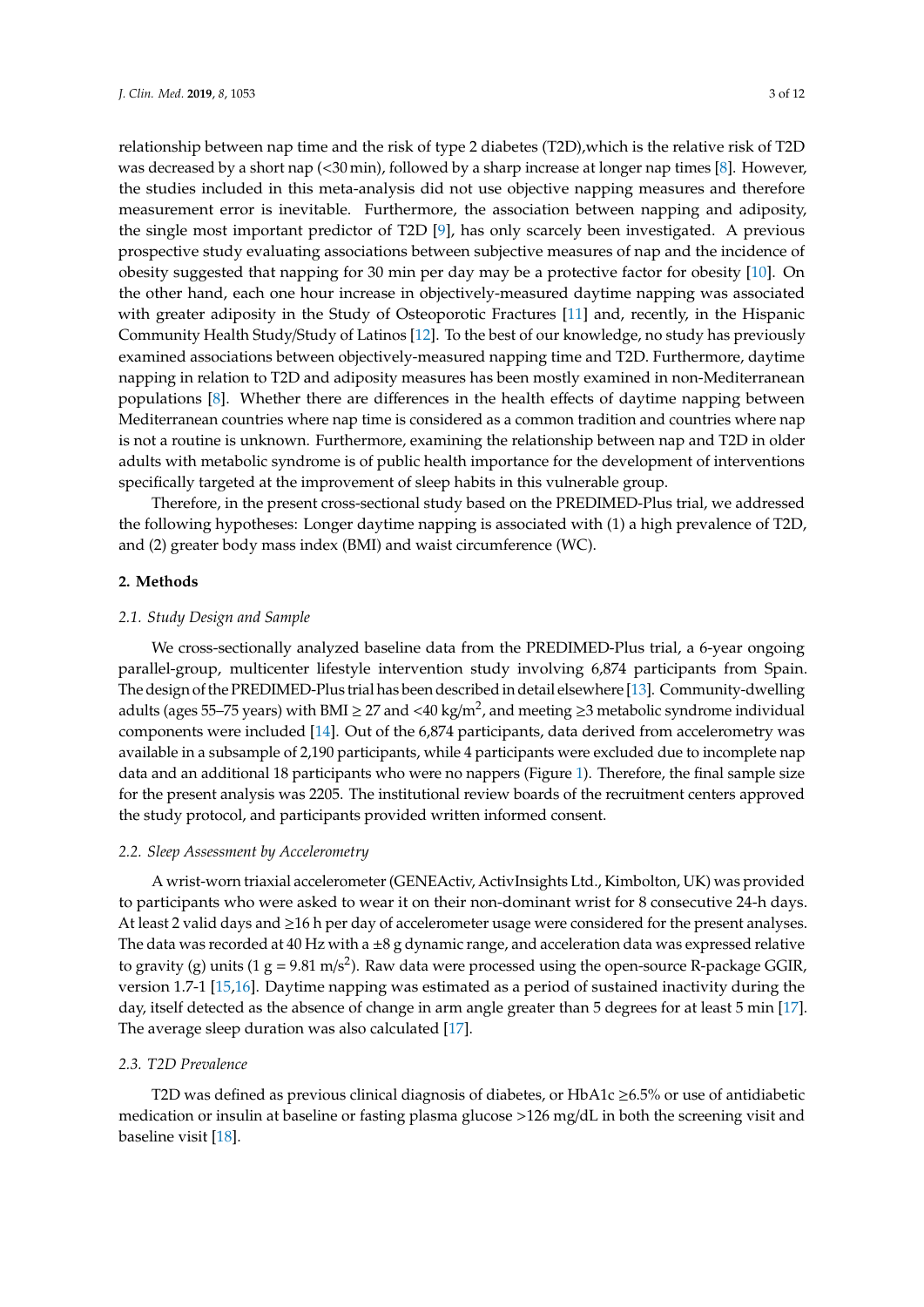<span id="page-3-0"></span>

**Figure 1.** Flow-chart of study participants. **Figure 1.** Flow-chart of study participants.

# *2.4. Adiposity Measures and Other Covariates 2.4. Adiposity Measures and Other Covariates*

Weight and height were measured with light clothing and no shoes with calibrated scales and a wall-mounted stadiometer, respectively. BMI was calculated as weight (kg) divided by height (meters)  $MC$  (and success or any  $\frac{1}{2}$  believes between the legt with and the ilia expect by using an an squared. WC (cm) was measured half way between the last rib and the iliac crest by using an anthropometric tape. All anthropometric variables were determined in duplicate. Information about age, sex, education, marital and employment status, smoking, depression, sleep apnea and use of sedatives were provided by structured interviews. Adherence to an energy-restricted Mediterranean diet (MedDiet) was assessed  $\mathbf{r}$  described previously  $\mathbf{r}$ . using a 17-item questionnaire. Physical activity was measured using the accelerometer and moderate to *2.5. Statistical Analysis*  created according to compliance of the WHO recommendations for MVPA set in ≥150 min/week [\[20\]](#page-10-6). vigorous physical activity (MVPA) was calculated as described previously [\[19\]](#page-10-5). A new binary variable was

#### Participants' characteristics according to categories of daytime napping are presented as means *2.5. Statistical Analysis*

The normal distribution of the variables was evaluated using the Kolmogorov-Smirnov test. Participants' characteristics according to categories of daytime napping are presented as means (±SD) or median (interquartile range) for quantitative variables, and percentages (%) and numbers (*n*) for categorical variables. These characteristics were examined across four categories of daytime napping (5 to  $\lt 30$ , 30 to  $\lt 60$ , 60 to  $\lt 90$ , and  $\ge 90$  min). One-way ANOVA (Bonferroni post hoc analysis for pairwise comparisons) or Kruskal-Wallis (Mann-Whitney tests in the post-hoc multiple comparisons) and Chi-square tests were used, as appropriate, to assess differences in characteristics according to nap categories. Since T2D is highly prevalent (>10%), Cox regression models with constant time of follow-up set at  $t = 1$  (given the cross-sectional design) and robust variance estimates [\[21](#page-10-7)[,22\]](#page-10-8) were applied to assess prevalence ratios (PR) for T2D. We compared three categories of napping (30 to <60, 60 to <90, and ≥90 min) for prevalent T2D using those participants napping between 5 and <30 min as the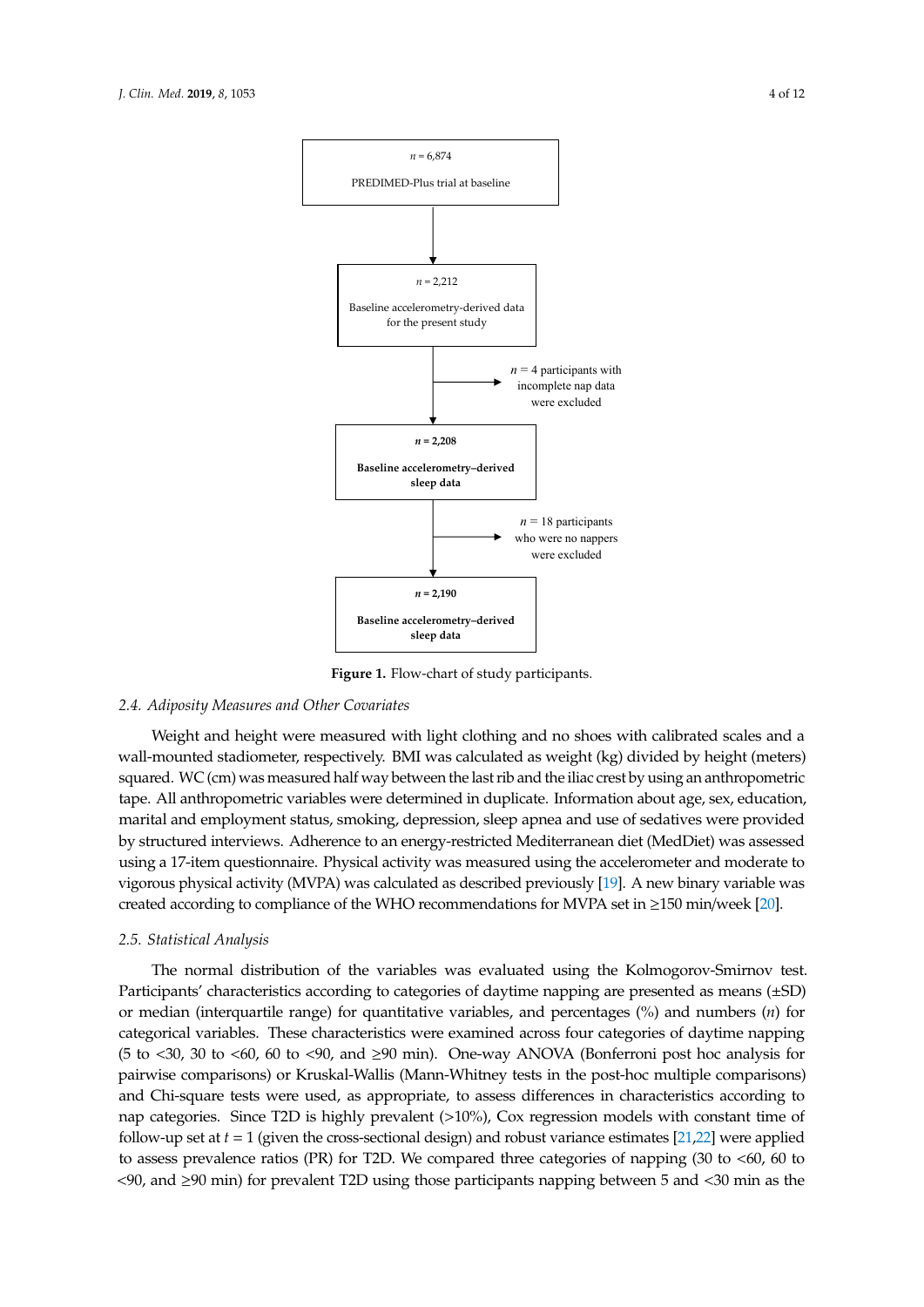reference category based on reports [\[4](#page-9-2)[,5\]](#page-9-3). We also examined the associations of 10 ln transformed minutes increment in daytime napping with T2D. Three models were examined. Model 1 was adjusted for sex and age (continuous). Model 2 was further adjusted for BMI (continuous), marital status (single/divorced, married and widower), employment (working, nonworking, retired), education (primary education, secondary education, academic/graduate), smoking habit (current smoker, past smoker, never smoked), sedative treatment (yes/no), sleep apnea (yes/no), hypertension (yes/no), depression (yes/no), 17-score energy-restricted Mediterranean diet (continuous), compliance to MVPA recommendations (yes/no), sleep duration(continuous) and intervention center. A third model was fitted by including variables from model 2 except for BMI which was replaced by WC. Linear regression models were also fitted to compare the three categories of napping with the reference category for BMI and WC measures. We also examined the associations of 10 ln transformed minutes increment in daytime napping with BMI and WC. For these analyses we used models 1 and 2 but instead of obesity we adjusted for T2D (yes/no). Prior to usage of daytime napping as continuous variable a log-transformation was performed. We also added a multiplicative term (1 degree of freedom) between education status (secondary education, academic/graduate merged versus primary education) and categories of daytime napping into the multivariable regression models for T2D, BMI and WC stratified on education status, to test for interactions by means of likelihood ratio tests. The low number of current smokers (11%) and current workers (20%) did not allow us to further test for interactions and stratify analyses by these variables. Significance was set at p values <0.05. All analyses were performed using STATA, version 14.1 (StataCorp. LP, College Station, TX, USA) using the available 12 March 2019 PREDIMED-Plus database.

#### **3. Results**

General characteristics for the total population and by categories of daytime napping are displayed in Table [1.](#page-5-0) The mean age of the participants was 65.0 years and the median napping was 62.4 (39.0; 92.4) with a range from 5.4 to 275.4 min per day. According to napping categories, those participants napping 5 to <30 min per day were more likely to be young and women, adhere more to the MedDiet and MVPA recommendations, and less likely to be current smokers. They were also more likely to have lower adiposity measures and T2D and be currently employed. In addition, increased napping was associated with reduced sleep duration. No significant differences in main characteristics such as age, sex, weight, BMI, WC, obesity, and T2D prevalence rates were found between participants with accelerometry-derived sleep data and the rest of the participants enrolled in the PREDIMED-Plus trial. Furthermore, non-nappers had no significant differences in metabolic characteristics compared with nappers.

In the fully adjusted model, 10 ln transformed minutes increment daytime napping was associated with a higher prevalence of T2D (PR 1.17 (1.04, 1.3[2\)](#page-6-0),  $p = 0.008$ ) (Table 2). Furthermore, compared with those napping 5 to <30 min per day, participants napping ≥90 min, had a higher prevalence of T2D (PR 1.40 (1.08, 1.82), *p* = 0.011) (Table [2\)](#page-6-0). Further adjustment for WC instead of BMI slightly changed the results.

Table [3](#page-6-1) shows the  $\beta$ -coefficients (95% CI) for BMI and WC per 10 ln transformed minutes/day increment in daytime napping and according to napping categories. In the fully adjusted model, 10 ln transformed minutes/day increment napping was directly associated with BMI and WC ( $(\beta = 0.48, p < 0.001)$ ) and  $(\beta = 1.04, p < 0.001)$ , respectively). Participants napping between 30 and 60 min, between 60 and 90 min, and  $\geq$ 90 min per day had increased BMI, as compared to those napping 5 to <30 min (( $\beta$  = 0.73,  $p$  = 0.001), (β = 0.84, *p* ≤ < 0.001) and (β = 1.11, *p* < 0.001), respectively). Additionally, participants napping between 30 and 60 min, between 60 and 90 min, and at least 90 min per day had increased WC, as compared to those napping 5 to<30 ((β=1.52, *p*=0.009), (β=1.51, *p*=0.012) and (β=2.43, *p*<0.001), respectively). In stratified analyses by education status, low educated participants napping between 30 and 60 min, between 60 and 90 min, and ≥90 min per day had increased BMI, as compared to those napping 5 to <30 min ((β = 0.69, *p* = 0.036), (β = 1.08, *p* = 0.002) and (β = 1.55, *p* < 0.001), respectively). On the other hand, high educated participants napping between 30 and 60 min, between 60 and 90 min, and ≥90 min per day had increased BMI, as compared to those napping 5 to <30 min ((β = 0.87, *p* = 0.004), (β = 0.72, *p* = 0.022) and (β = 0.70,  $p = 0.030$ , respectively), (*p* for interaction = 0.007).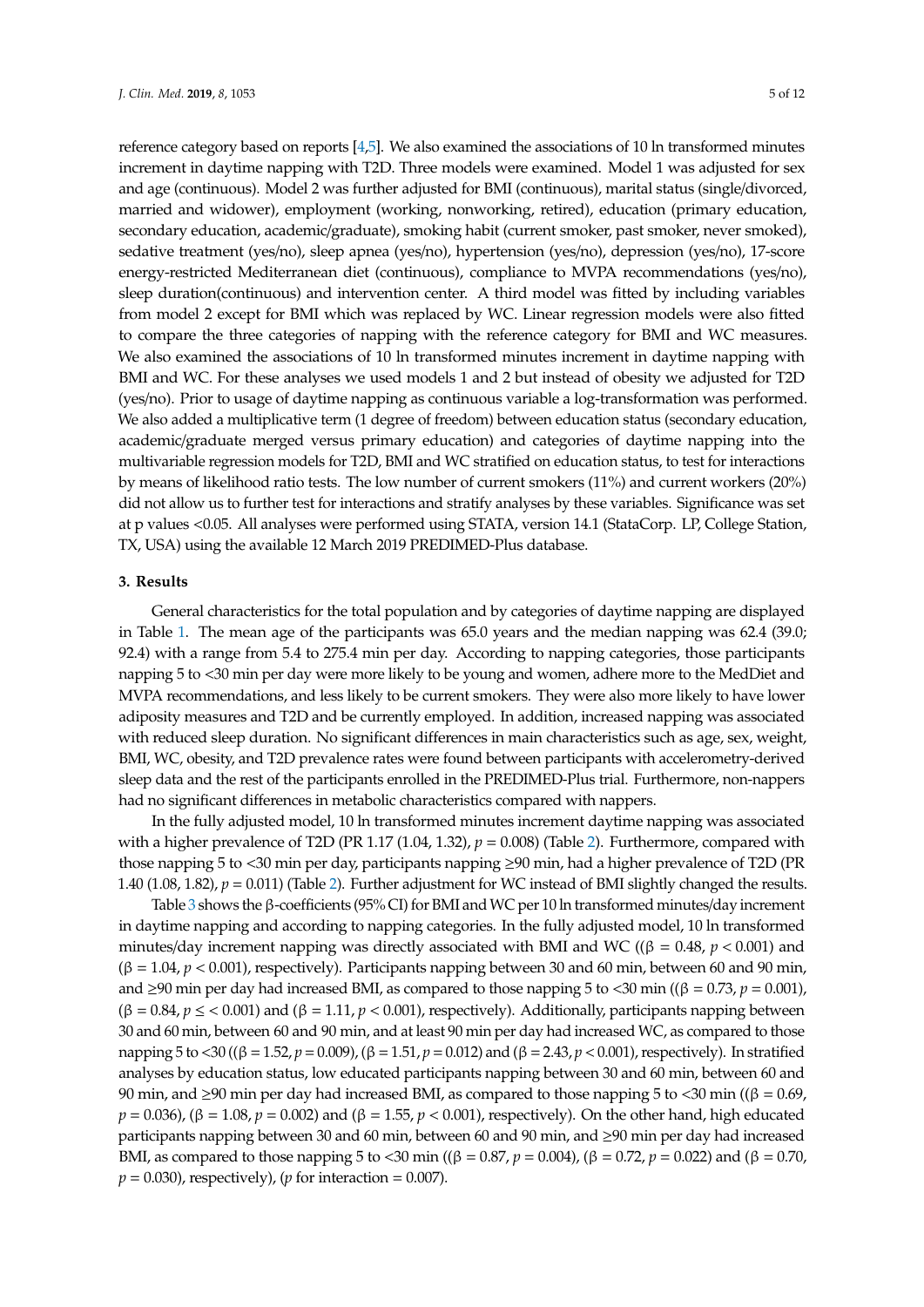|                                                   | <b>Categories of Daytime Napping (min)</b> |                                |                               |                                 |                            |         |  |  |  |
|---------------------------------------------------|--------------------------------------------|--------------------------------|-------------------------------|---------------------------------|----------------------------|---------|--|--|--|
|                                                   | <b>Total</b><br>$n = 2190$                 | $5$ to $<$ 30 min<br>$n = 344$ | 30 to $<$ 60 min<br>$n = 692$ | $60$ to $< 90$ min<br>$n = 562$ | $\geq$ 90 min<br>$n = 592$ | P-Value |  |  |  |
| Sleep parameters                                  |                                            |                                |                               |                                 |                            |         |  |  |  |
| Napping duration, median interquartile range, min | 62.4(39.0; 92.4)                           | 20.4 (14.4; 25.2)              | 44.4 (37.2;52.2)              | 73.2 (66.6;79.8)                | 115.8 (100.8; 139.2)       | < 0.001 |  |  |  |
| Napping duration, min, max                        | 5.4, 275.4                                 | 5.4, 29.4                      | 30.0, 59.4                    | 60.0, 89.4                      | 90.0, 275.4                |         |  |  |  |
| Sleep duration, mean $\pm$ SD, h                  | $6.2 \pm 1.2$                              | $6.4 \pm 1.0$                  | $6.3 \pm 1.0$                 | $6.1 \pm 1.2$                   | $5.9 \pm 1.5$              | < 0.001 |  |  |  |
| Age, mean $\pm$ SD, y                             | $65 \pm 5$                                 | $64 \pm 5$                     | $65 \pm 5$                    | $65 \pm 5$                      | $65 \pm 5$                 | 0.001   |  |  |  |
| Male, $n$ $\left(\frac{0}{0}\right)$              | 1163(53)                                   | 145(40)                        | 361(52)                       | 300(53)                         | 362(61)                    | < 0.001 |  |  |  |
| BMI, mean $\pm$ SD, kg/m <sup>2</sup>             | $32.6 \pm 3.4$                             | $32.0 \pm 3.3$                 | $32.6 \pm 3.3$                | $32.7 \pm 3.5$                  | $32.9 \pm 3.5$             | 0.001   |  |  |  |
| $WC$ , mean $\pm$ SD, cm                          | $107.4 \pm 9.5$                            | $104.8 \pm 9.4$                | $107.2 \pm 9.4$               | $107.4 \pm 9.4$                 | $109.1 \pm 9.6$            | < 0.001 |  |  |  |
| Type 2 diabetes, $n$ (%)                          | 720(33)                                    | 89(24)                         | 216(31)                       | 191(34)                         | 228(38)                    | < 0.001 |  |  |  |
| Sleep apnea, $n$ (%)                              | 283(13)                                    | 47(13)                         | 85(12)                        | 74(13)                          | 79(13)                     | 0.944   |  |  |  |
| Depression, $n$ $\left(\% \right)$                | 482(22)                                    | 70(19)                         | 140(20)                       | 125(22)                         | 152(25)                    | 0.049   |  |  |  |
| Sedative treatment, n (%)                         | 530(24)                                    | 90(25)                         | 153(22)                       | 138(24)                         | 156(26)                    | 0.365   |  |  |  |
| Smoking, $n$ $\left(\frac{9}{6}\right)$           |                                            |                                |                               |                                 |                            |         |  |  |  |
| Never                                             | 940(43)                                    | 195(54)                        | 317(46)                       | 230(41)                         | 207(35)                    | < 0.001 |  |  |  |
| Former                                            | 989(45)                                    | 141(39)                        | 309(45)                       | 270(48)                         | 277(47)                    |         |  |  |  |
| Current                                           | 253(11)                                    | 26(7)                          | 62(9)                         | 59(10)                          | 107(18)                    |         |  |  |  |
| Adherence to energy-restricted MedDiet            |                                            |                                |                               |                                 |                            |         |  |  |  |
| (score from 0 to 17 item), mean $\pm$ SD          | $8.5 \pm 2.7$                              | $8.9 \pm 2.7$                  | $8.4 \pm 2.6$                 | $8.5 \pm 2.9$                   | $8.6 \pm 2.6$              | 0.083   |  |  |  |
| Compliance of MVPA recommendations $a$ , $n$ (%)  | 755(34)                                    | 130(36)                        | 252(36)                       | 211(37)                         | 169(28)                    | 0.005   |  |  |  |
| Education status, $n$ (%)                         |                                            |                                |                               |                                 |                            |         |  |  |  |
| Primary education                                 | 1071(49)                                   | 174(48)                        | 341(49)                       | 265(47)                         | 303(52)                    | 0.088   |  |  |  |
| Secondary education                               | 610(28)                                    | 107(30)                        | 203(29)                       | 147(26)                         | 158(27)                    |         |  |  |  |
| Academic/graduate                                 | 479(22)                                    | 78(21)                         | 141(20)                       | 139(25)                         | 122(21)                    |         |  |  |  |
| Employment status, $n$ (%)                        |                                            |                                |                               |                                 |                            |         |  |  |  |
| Working                                           | 439(20)                                    | 93(26)                         | 127(21)                       | 115(21)                         | 86(15)                     | < 0.001 |  |  |  |
| Non-working                                       | 535(24)                                    | 102(28)                        | 197(28)                       | 121(21)                         | 135(23)                    |         |  |  |  |
| Retired                                           | 1215(55)                                   | 165(45)                        | 365(53)                       | 322(58)                         | 365(62)                    |         |  |  |  |
| Marital status, $n$ (%)                           |                                            |                                |                               |                                 |                            |         |  |  |  |
| Single/divorced                                   | 323(14)                                    | 62(17)                         | 83(12)                        | 84(15)                          | 94(16)                     | 0.716   |  |  |  |
| Married                                           | 1630(75)                                   | 262(72)                        | 536(77)                       | 415(74)                         | 432(73)                    |         |  |  |  |
| Widower                                           | 228(12)                                    | 37(10)                         | 72(10)                        | 59(10)                          | 62(10)                     |         |  |  |  |

**Table 1.** Baseline characteristics of the study population from PREDIMED-Plus trial across categories of daytime napping.

<span id="page-5-0"></span>Data are presented as mean ± SD or median interquartile range unless otherwise indicated. Abbreviations: BMI, body mass index; WC, waist circumference; MedDiet, Mediterranean Diet; MVPA, moderate to vigorous physical activity. <sup>a</sup> Recommendations for MVPA set on ≥150 min/week for elderly persons, based on accelerometry-derived 10-min bout MVPA. *P*-value for differences between categories of nocturnal sleep duration was calculated by chi-square or one-way analysis of variance test for categorical and continuous variables, respectively. In case of non-normally distributed variables we performed Kruskal-Wallis test.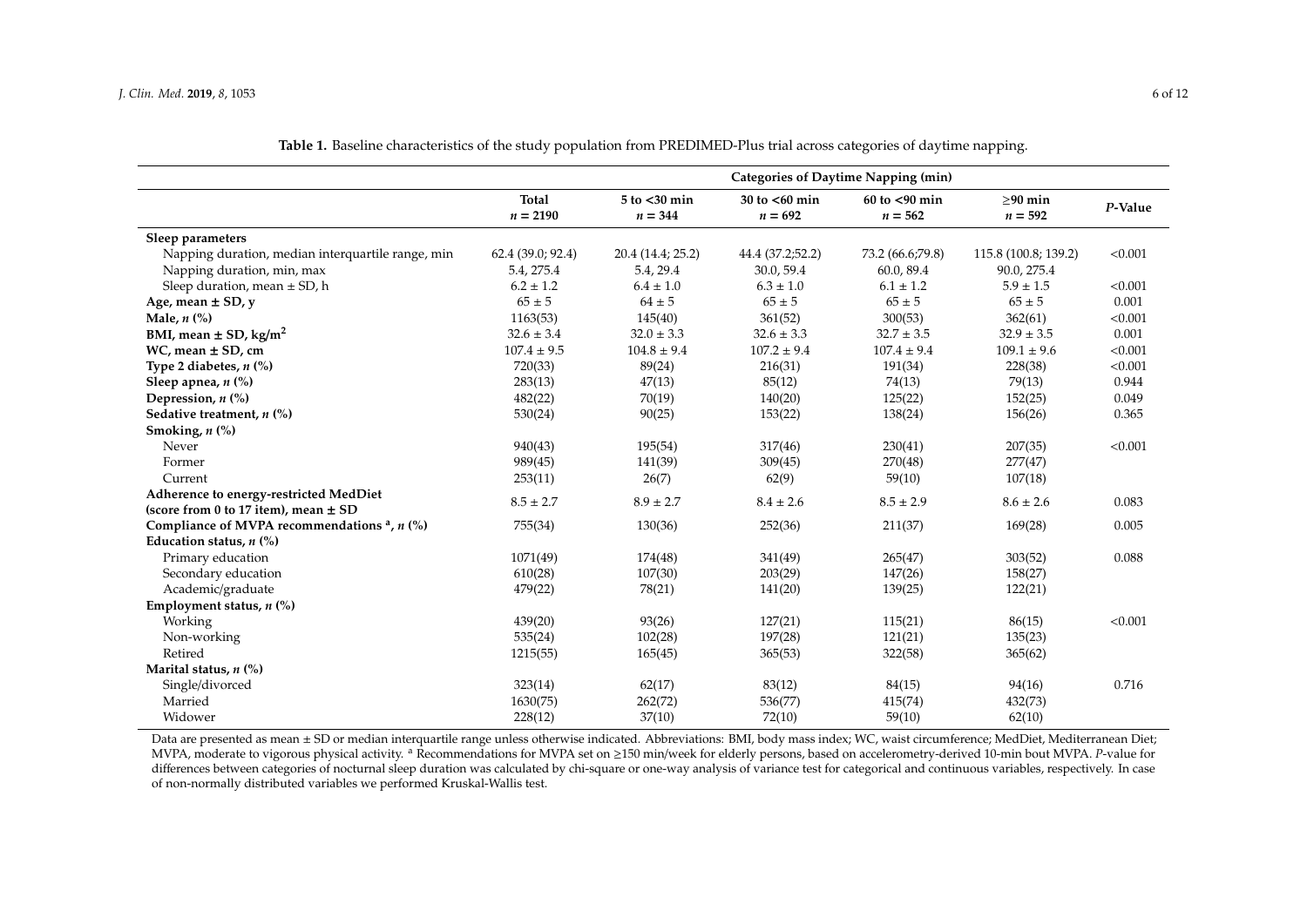**Categories of Daytime Napping (min) 10 min Increment in Daytime Napping (ln Transformed) 5 to** <**30 min 30 to** <**60 min 60 to** <**90 min** ≥**90 min** *P***-Value 2 vs. 1** *P***-Value 3 vs. 1** *P***-Value 4 vs. 1 Continuous** *P***-Value** n 344 692 562 592 592 2190 T2D (%) n (24) 89 (31) 216 (34) 191 (38) 228 **Model 1** 1 (ref.) 1.24 (0.96, 1.59) 1.34 (1.04, 1.74) 1.50 (1.17, 1.93) 0.096 0.025 0.002 1.22 (1.09, 1.37) 0.001 **Model 2** 1 (ref.) 1.25 (0.97, 1.61) 1.29 (0.99, 1.68) 1.40 (1.08, 1.82) 0.086 0.054 0.011 1.17 (1.04, 1.32) 0.008 **Model 3** 1 (ref.) 1.24 (0.96, 1.60) 1.28 (0.98, 1.66) 1.37 (1.06, 1.78) 0.101 0.064 0.017 1.16 (1.03, 1.31) 0.012

**Table 2.** Multivariable-Prevalence Ratio (95% CI) for type 2 diabetes according to categories of daytime napping and per increment of 10 min in daytime napping (ln-transformed).

Model 1 adjusted for sex, age (years). Model 2 adjusted for Model 1 plus body mass index, marital status (single/divorced, married and widower), employment (working, nonworking, retired), education (primary education, secondary education, academic/graduate), smoking habit (current smoker, past smoker, never smoked), sedative treatment (yes/no), sleep apnea (yes/no), hypertension (yes/no), depression (yes/no), 17-score energy-restricted Mediterranean diet, compliance to MVPA recommendations set in ≥150 min/week (yes/no), sleep duration and intervention center. Model 3 adjusted for Model 2 except for body mass index that was replaced by waist circumference. Category 1 Participants napping 5 to <30 min per day. Category 2 Participants napping between 30 and 60 min per day. Category 3 Participants napping between 60 and 90 min per day. Category 4 Participants napping ≥90 min per day.

**Table 3.** Multivariable-adjusted β-coefficients (95% CI) according to categories of daytime napping and per increment of 10 min in daytime napping (ln-transformed) in relation to body mass index and waist circumference.

<span id="page-6-0"></span>

|                      | Categories of Daytime Napping (min) |                                   |                                 |                  | 10 min Increment in Daytime Napping (In Transformed) |                 |                 |                  |         |
|----------------------|-------------------------------------|-----------------------------------|---------------------------------|------------------|------------------------------------------------------|-----------------|-----------------|------------------|---------|
|                      | $5$ to $<$ 30 min                   | $30 \text{ to } < 60 \text{ min}$ | $60 \text{ to } 50 \text{ min}$ | $\geq$ 90 min    | P-Value 2 vs. 1                                      | P-Value 3 vs. 1 | P-Value 4 vs. 1 | Continuous       | P-Value |
| BMI, $\text{kg/m}^2$ |                                     |                                   |                                 |                  |                                                      |                 |                 |                  |         |
| n                    | 344                                 | 692                               | 562                             | 592              |                                                      |                 |                 | 2190             |         |
| Model 1              | $0$ (ref.)                          | 0.70(0.26, 1.15)                  | 0.82(0.35, 1.28)                | 1.15(0.69, 1.61) | 0.002                                                | 0.001           | < 0.001         | 0.50(0.28, 0.71) | < 0.001 |
| Model 2              | $0$ (ref.)                          | 0.73(0.29, 1.16)                  | 0.84(0.38, 1.29)                | 1.11(0.65, 1.58) | 0.001                                                | < 0.001         | < 0.001         | 0.48(0.27, 0.70) | < 0.001 |
| WC, cm               |                                     |                                   |                                 |                  |                                                      |                 |                 |                  |         |
| n                    | 344                                 | 692                               | 562                             | 592              |                                                      |                 |                 | 2190             |         |
| Model 1              | $0$ (ref.)                          | 1.66(0.50, 2.81)                  | 1.75(0.55, 2.95)                | 2.95(1.75, 4.15) | 0.005                                                | 0.004           | < 0.001         | 1.31(0.75, 1.86) | < 0.001 |
| Model 2              | $0$ (ref.)                          | 1.52 (0.39, 2.66)                 | 1.51 (0.33, 2.70)               | 2.43(1.23, 3.64) | 0.009                                                | 0.012           | < 0.001         | 1.04(0.47, 1.60) | < 0.001 |

<span id="page-6-1"></span>BMI, body mass index; WC, waist circumference. Model 1 adjusted for sex, age (years). Model 2 adjusted for Model 1 plus type 2 diabetes (yes/no), marital status (single/divorced, married and widower), employment (working, nonworking, retired), education (primary education, secondary education, academic/graduate), smoking habit (current smoker, past smoker, never smoked), sedative treatment (yes/no), sleep apnea (yes/no), hypertension (yes/no), depression (yes/no), 17-score energy-restricted Mediterranean diet, compliance to MVPA recommendations set in ≥150 min/week (yes/no), sleep duration and intervention center. Category 1 Participants napping 5 to <30 min per day. Category 2 Participants napping between 30 and 60 min per day. Category 3 Participants napping between 60 and 90 min per day. Category 4 Participants napping ≥90 min per day.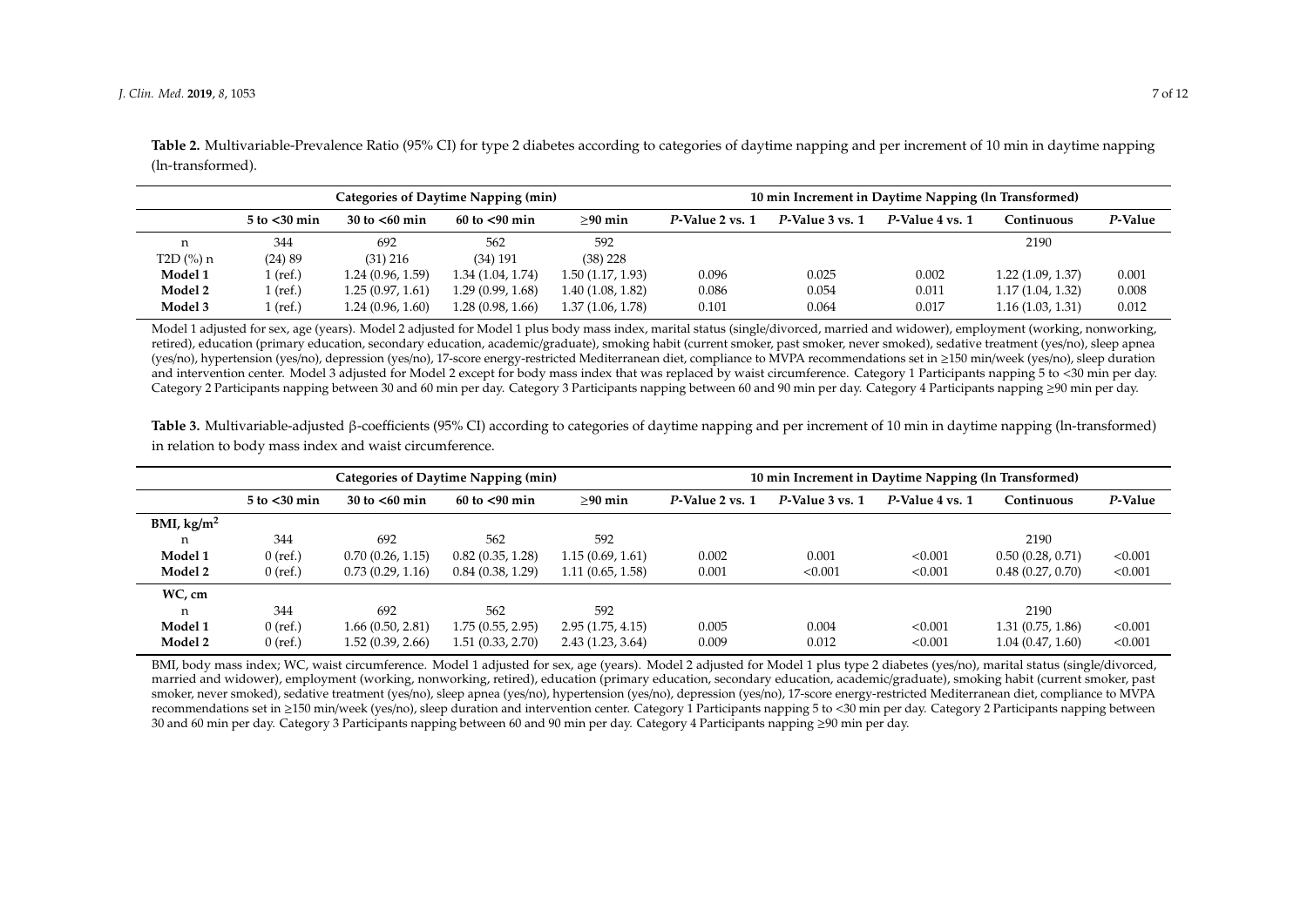#### **4. Discussion**

In the present cross-sectional study of 2,190 elderly participants from the PREDIMED-Plus trial, we observed that 10 ln transformed minutes increase in daytime napping was associated with a higher prevalence of T2D and greater BMI and WC. Furthermore, compared to napping 5 to <30 min, napping ≥90 min per day was associated with higher T2D prevalence, whereas napping at least 30 min per day was positively associated with adiposity measures.

To the best of our knowledge, this is the first study examining associations between objectively measured napping and T2D. A previous meta-analysis of case-control studies, including elderly adults, showed that a longer self-reported nap time (≥60 min/day) was associated with higher odds for T2D versus no nap, while napping for 90 min increased the risk by up to 50% [\[8\]](#page-9-6). Similarly, in our study, the magnitude of the association with T2D increased when participants napped for at least 90 min and was independent of potential confounders including sleep duration, diet, physical activity, and adiposity. Potential disturbances in the immune–endocrine system could explain the aforementioned association. Increased sympathetic activity upon awaking from daytime naps, especially prolonged ones, could lead to disruption of the sympatho-vagal balance, activation of the renin-angiotensin system, and subsequent decrease in pancreatic beta-cell secretion and glucose dysregulation [\[23,](#page-10-9)[24\]](#page-10-10). Increased sympathetic nervous system activity could also induce elevations in cortisol levels. Post-nap cortisol increases have been observed following 90-min afternoon napping compared to 50-min ones [\[25\]](#page-10-11). Whether longer napping increased cortisol levels among our study participants leading to glucometabolic disturbances, including insulin resistance, and eventually T2D, is a hypothesis that deserves further investigation [\[26\]](#page-10-12). Furthermore, daytime napping has been associated with higher levels of IL-6 [\[27\]](#page-10-13) and C-reactive protein [\[28\]](#page-10-14). Since these pro-inflammatory markers have been associated with increased risk ofT2D [\[29\]](#page-10-15), this could be another plausible explanation. Given the cross-sectional nature of this study, we cannot exclude the possibility that daytime napping could be a consequence of T2D. Indeed, in the Health ABC study diabetic patients had higher odds of day time napping compared to those without T2D [\[30\]](#page-10-16).

The associations between napping and adiposity measures are in line with previous studies [\[10,](#page-9-8)[11\]](#page-9-9) and independent of sleep duration, diet, physical activity, and diabetes status. Napping  $\geq$ 30 min per day may have induced elevations in post-nap cortisol levels which, in turn, may increase fat deposition [\[31\]](#page-10-17) and induce alterations in appetite with a preference for more palatable, energy-dense foods [\[32\]](#page-10-18). These observations are suggestive of a causal role of cortisol in the development of greater adiposity. It is of interest that the magnitude of these associations was higher for WC than BMI. Taking this into account, we can speculate that cortisol elevations following napping may lead to the accumulation of fat in the abdominal area through fat redistribution from peripheral to central depots [\[26\]](#page-10-12). Inflammation triggered by napping may also result in increments in adiposity. In two longitudinal studies, a large weight gain was more common in subjects with elevated markers of inflammation [\[33](#page-11-0)[,34\]](#page-11-1).

It would be important to mention that previous studies [\[7](#page-9-5)[,8\]](#page-9-6) evaluating self-report or objective napping in non-Mediterranean populations found higher prevalence of non-napping than in our study. Even in studies recruiting participants from the Mediterranean region, the prevalence of non-nappers was notably higher [\[5,](#page-9-3)[10\]](#page-9-8). Our specific aged population with metabolic syndrome and errors in the interpretation of napping due to the methodology (lack of sleep log including specific questions for naps) could explain these discrepancies.

#### **5. Limitations**

A limitation of the study is its cross-sectional design, which does not allow any causal inference of the observed associations to be made. Daytime napping might be the result of the high prevalence of metabolic syndrome affecting the quality of night sleeping. The study participants across higher categories of napping appeared to sleep less in the night and this may be due to other concomitant diseases accompanying the metabolic syndrome. Another limitation is that the participants were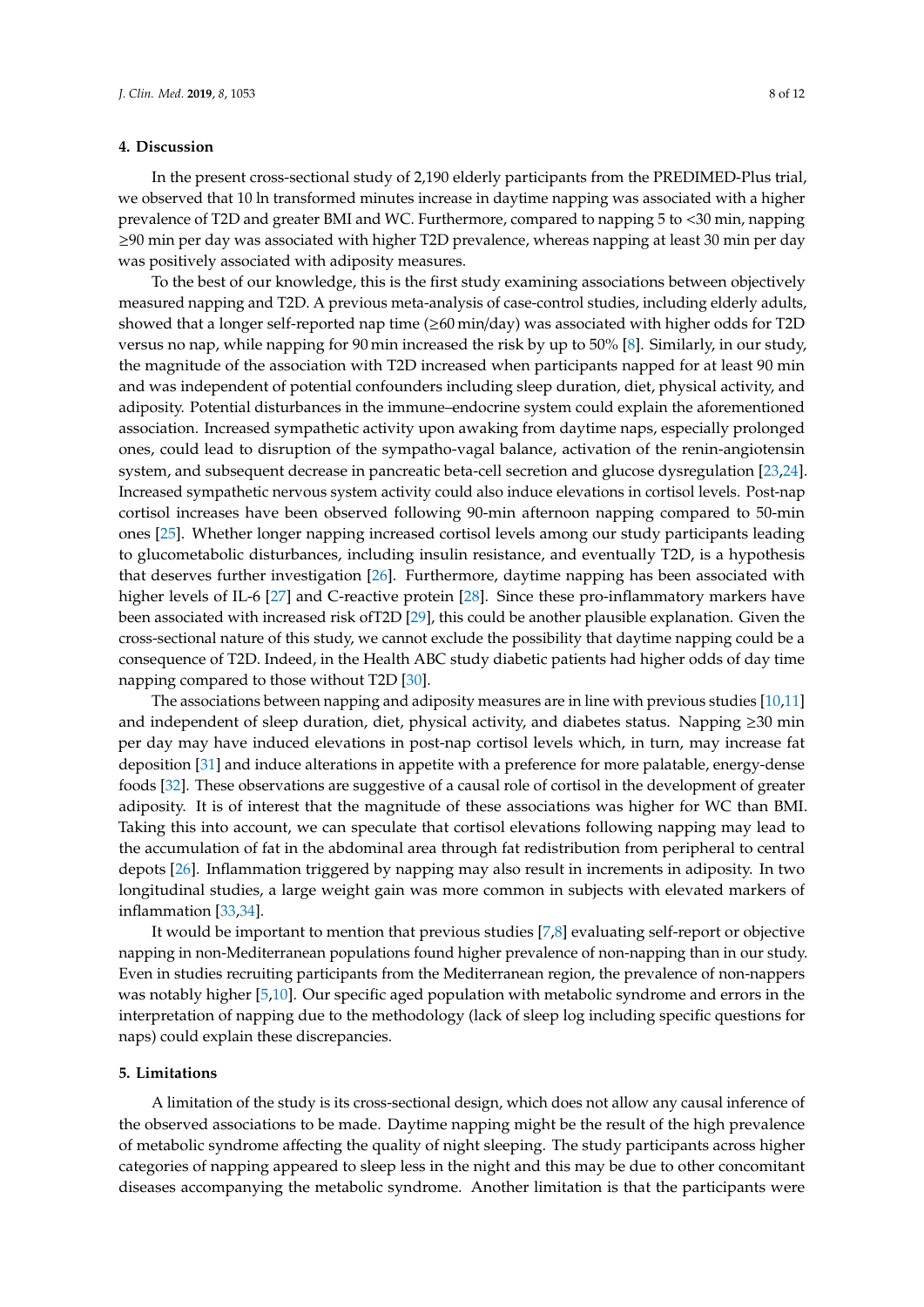elderly Mediterranean patients with metabolic syndrome. Thus, results cannot be extrapolated to other ethnicities, age groups, and subjects without metabolic syndrome. Furthermore, we cannot rule out the possibility of residual and unmeasured confounding such as family history of T2D, socioeconomic status, insomnia and daytime sleepiness. In addition, even though we adjusted for sleep duration; sleep quality may confound the results, but given the strong statistical significance, it seems unlikely that a nocturnal sleep pattern entirely explains these associations. The lack of non-nappers in our sample also does not allow us to conclude the association between short naps and T2D as relative to no-naps. Nap frequency was also not analysed in our study, which could shed light on the complicated relationships with T2D and adiposity. Finally, we did not use a sleep log including specific questions for naps and it is possible that the association between napping and outcomes of interest may actually reflect periods of quiet wakefulness.

# **6. Conclusions**

In conclusion, longer napping was associated with higher prevalent T2D and greater adiposity measures in an elderly Spanish population at high cardiovascular risk. Whether cortisol and inflammation could contribute to the relationship between napping, T2D, and increased adiposity is a hypothesis that deserves further investigation. More prospective studies are needed to confirm our findings, clarify the temporal nature of this relationship, and elucidate possible mechanisms underlying these observations.

**Author Contributions:** M.A.M.-G., D.C., D.R., J.V., A.M.A.-G., J.W., A.J.M., L.S.-M., R.E., X.P., J.A.T., A.B.-C., M.D.-R., P.M.-M., L.D., V.M.-M., J.V., C.V., E.R., J.S.-S. designed the PREDIMED-Plus study. C.P, J.S.-S., designed the research. C.P., A.D.-L., N.B., M.A.M.-G., M.B., D.C., M.F., D.R., J.V., A.M.A.-G., J.W., A.J.M., L.S.-M., R.E., J.C.F.-G., J.L., X.P., J.A.T., A.G.-R., A.B.-C., M.D.-R., P.M.-M., L.D., V.M.-M., J.V., C.V., E.R., P.B.C., N.B.-T., R.M.-L.,H.S., J.K., M.G.-H., A.M.-R., J.B.-L., N.P.-F., I.A., I.B.C., R.C., A.M.-G., J.M.S.-L., F.T., L.G.-A., M.R.-C., R.B., A.G., A.M.G.-P., A.G.-B., J.V.-L., E.T., O.C., and J.S.-S., conducted the research. C.P., J.S.-S., analyzed the data. C.P. wrote the article. C.P., J.S.-S., are the guarantors of this work and, as such, had full access to all the data in the study and take responsibility for the integrity of the data and the accuracy of the data analysis. All authors revised the manuscript for important intellectual content and read and approved the final manuscript.

**Funding:** The PREDIMED-Plus trial was supported by the official funding agency for biomedical research of the Spanish government, ISCIII through the Fondo de Investigación para la Salud (FIS), which is co-funded by the European Regional Development Fund (four coordinated FIS projects led by Jordi Salas-Salvadó and Josep Vidal, including the following projects: PI13/00673, PI13/00492, PI13/00272, PI13/01123, PI13/00462, PI13/00233, PI13/02184, PI13/00728, PI13/01090, PI13/01056, PI14/01722, PI14/00636, PI14/00618, PI14/00696, PI14/01206, PI14/01919, PI14/00853, PI14/01374, PI16/00473, PI16/00662, PI16/01873, PI16/01094, PI16/00501, PI16/00533, PI16/00381, PI16/00366, PI16/01522, PI16/01120, PI17/00764, PI17/01183, PI17/00855, PI17/01347, PI17/00525, PI17/01827, PI17/00532, PI17/00215, PI17/01441, PI17/00508, PI17/01732, PI17/00926, the Especial Action Project entitled: Implementación y evaluación de una intervención intensives obre la actividad física Cohorte PREDIMED-PLUS grant to Jordi Salas-Salvadó, the European Research Council (Advanced Research Grant 2013-2018; 340918) grant to Miguel Ángel Martínez-Gonzalez, the Recercaixa grant to Jordi Salas-Salvadó (2013ACUP00194), the grant from the Consejería de Salud de la Junta de Andalucía (PI0458/2013; PS0358/2016), grants from the Consejería de Salud de la Junta de Andalucía (PI0458/2013; PS0358/2016; PI0137/2018), the PROMETEO/2017/017 grant from the Generalitat Valenciana, the SEMERGEN grant and FEDER funds (CB06/03), Olga Castaner is granted by the JR17/00022, ISCIII. Christopher Papandreou is supported by a postdoctoral fellowship granted by the Autonomous Government of Catalonia (PERIS 2016-2020 Incorporació de Científics I Tecnòlegs, SLT002/0016/00428). Jadwiga Konieczna is supported by the "FOLIUM" program within the FUTURMed project. Talent for the medicine within the future from the Fundació Institut d'Investigació Sanitària Illes Balears. This call is co-financed at 50% with charge to the Operational Program FSE 2014-2020 of the Balearic Islands. José C. Fernández-García is supported by a research contract from Servicio Andaluz de Salud (SAS) (B-0003-2017). None of the funding sources took part in the design, collection, analysis or interpretation of the data, or in the decision to submit the manuscript for publication. The corresponding authors had full access to all the data in the study and had final responsibility to submit for publication.

**Availability of Data and Materials:** The datasets generated and analysed during the current study are not publicly available due to national data regulations and for ethical reasons, including the possibility that some information might compromise research participants' consent because our participants only gave their consent for the use of their data by the original team of investigators. However, these data can be requested by signing a data sharing agreement as approved by the relevant research ethics committees and the steering committee of the PREDIMED-Plus study.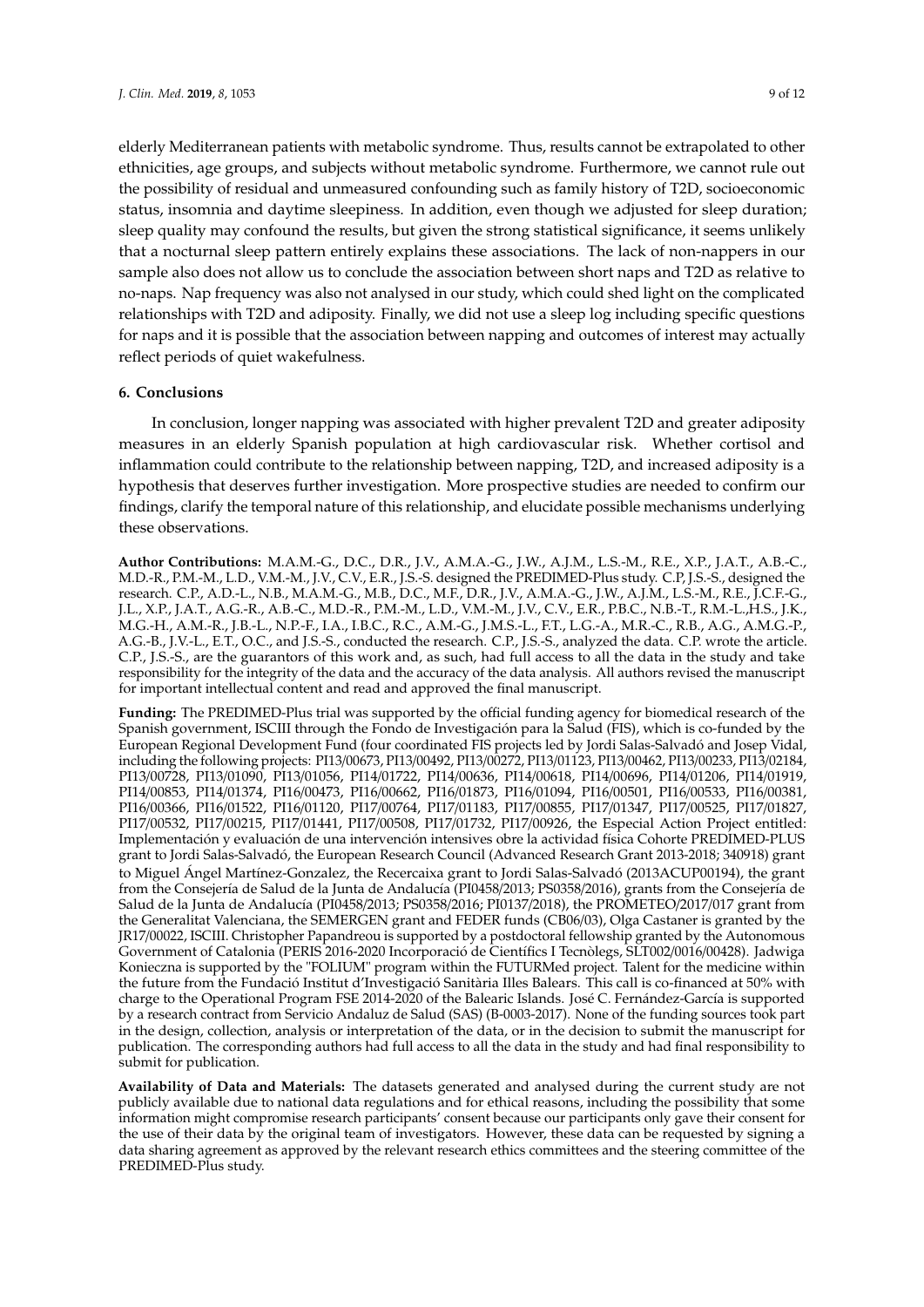**Acknowledgments:** The authors especially thank the PREDIMED-Plus participants for their enthusiastic collaboration, the PREDIMED-Plus personnel for their outstanding support, and the personnel of all associated primary care centers for their exceptional effort. Centros de Investigación Biomédica en Red: Obesidad y Nutrición (CIBEROBN), Centros de Investigación Biomédica en Red: Epidemiología y Salud Pública (CIBERESP) and Centros de Investigación Biomédica en Red: Diabetes y Enfermedades Metabólicas asociadas (CIBERDEM) are initiatives of Instituto de Salud Carlos III (ISCIII), Madrid, Spain. We thank the PREDIMED-Plus Biobank Network, part of the National Biobank Platform of ISCIII for storing and managing biological samples. Food companies, Hojiblanca and Patrimonio Comunal Olivarero, donated extra-virgin olive oil and Almond Board of California, American Pistachio Growers and Paramount Farms donated nuts.

**Conflicts of Interest:** J.S.-S. reports serving on the board of and receiving grant support through his institution from International Nut and Dried Fruit Council; receiving consulting personal fees from Danone, Font Vella Lanjaron, Nuts for Life, and Eroski; and receiving grant support through his institution from Nut and Dried Fruit Foundation and Eroski. E.R., reports grants, non-financial support, and other fees from California Walnut Commission and Alexion; personal fees and non-financial support from Merck, Sharp & Dohme; personal fees, non-financial support and other fees from Aegerion, and Ferrer International; grants and personal fees from Sanofi Aventis; grants from Amgen and Pfizer and; personal fees from Akcea, outside of the submitted work. X.P., reports serving on the board of and receiving consulting personal fees from Sanofi Aventis, Amgen, and Abbott laboratories; receiving lecture personal fees from Esteve, Lacer and Rubio laboratories. M.D.-R., reports receiving grants from the Diputación Provincial de Jaén and the Caja Rural de Jaén. L.D. reports grants from Fundación Cerveza y Salud. All other authors declare no conflict of interest.

# **References**

- <span id="page-9-0"></span>1. Pressman, M.R.; Fry, J.M. What is normal sleep in the elderly? *Clin. Geriatr. Med.* **1988**, *4*, 71–82. [\[CrossRef\]](http://dx.doi.org/10.1016/S0749-0690(18)30766-3)
- 2. Yoon, I.Y.; Kripke, D.F.; Youngstedt, S.D.; Elliott, J.A. Actigraphy suggests age-related differences in napping and nocturnal sleep. *J. Sleep Res.* **2003**, *12*, 87–93. [\[CrossRef\]](http://dx.doi.org/10.1046/j.1365-2869.2003.00345.x) [\[PubMed\]](http://www.ncbi.nlm.nih.gov/pubmed/12753345)
- <span id="page-9-1"></span>3. Picarsic, J.L.; Glynn, N.W.; Taylor, C.A.; Katula, J.A.; Goldman, S.E.; Studenski, S.A.; Newman, A.B. Self-reported napping and duration and quality of sleep in the lifestyle interventions and independence for elders pilot study. *J. Am. Geriatr. Soc.* **2008**, *56*, 1674–1680. [\[CrossRef\]](http://dx.doi.org/10.1111/j.1532-5415.2008.01838.x) [\[PubMed\]](http://www.ncbi.nlm.nih.gov/pubmed/18662202)
- <span id="page-9-2"></span>4. Dhand, R.; Sohal, H. Good sleep, bad sleep! The role of daytime naps in healthy adults. *Curr. Opin. Pulm. Med.* **2006**, *12*, 379–382. [\[CrossRef\]](http://dx.doi.org/10.1097/01.mcp.0000245703.92311.d0) [\[PubMed\]](http://www.ncbi.nlm.nih.gov/pubmed/17053484)
- <span id="page-9-3"></span>5. Naska, A.; Oikonomou, E.; Trichopoulou, A.; Psaltopoulou, T.; Trichopoulos, D. Siesta in healthy adults and coronary mortality in the general population. *Arch. Intern. Med.* **2007**, *167*, 296–301. [\[CrossRef\]](http://dx.doi.org/10.1001/archinte.167.3.296) [\[PubMed\]](http://www.ncbi.nlm.nih.gov/pubmed/17296887)
- <span id="page-9-4"></span>6. Yamada, T.; Hara, K.; Shojima, N.; Yamauchi, T.; Kadowaki, T. Daytime Napping and the Risk of Cardiovascular Disease and All-Cause Mortality: A Prospective Study and Dose-Response Meta-Analysis. *Sleep* **2015**, *38*, 1945–1953. [\[CrossRef\]](http://dx.doi.org/10.5665/sleep.5246)
- <span id="page-9-5"></span>7. Lin, D.; Sun, K.; Li, F.; Qi, Y.; Ren, M.; Huang, C.; Tang, J.; Xue, S.; Li, Y.; Yan, L. Association between habitual daytime napping and metabolic syndrome: A population-based study. *Metabolism* **2014**, *63*, 1520–1527. [\[CrossRef\]](http://dx.doi.org/10.1016/j.metabol.2014.08.005)
- <span id="page-9-6"></span>8. Yamada, T.; Shojima, N.; Yamauchi, T.; Kadowaki, T. J-curve relation between daytime nap duration and type 2 diabetes or metabolic syndrome: A dose-response meta-analysis. *Sci. Rep.* **2016**, *6*, 38075. [\[CrossRef\]](http://dx.doi.org/10.1038/srep38075)
- <span id="page-9-7"></span>9. Rana, J.S.; Li, T.Y.; Manson, J.E.; Hu, F.B. Adiposity compared with physical inactivity and risk of type 2 diabetes in women. *Diabetes Care* **2007**, *30*, 53–58. [\[CrossRef\]](http://dx.doi.org/10.2337/dc06-1456)
- <span id="page-9-8"></span>10. Sayón-Orea, C.; Bes-Rastrollo, M.; Carlos, S.; Beunza, J.J.; Basterra-Gortari, F.J.; Martínez-González, M.A. Association between sleeping hours and siesta and the risk of obesity: The SUN Mediterranean Cohort. *Obes. Facts* **2013**, *6*, 337–347. [\[CrossRef\]](http://dx.doi.org/10.1159/000354746)
- <span id="page-9-9"></span>11. Patel, S.R.; Hayes, A.L.; Blackwell, T.; Evans, D.S.; Ancoli-Israel, S.; Wing, Y.K.; Stone, K.L. Osteoporotic Fractures in Men (MrOS); Study of Osteoporotic Fractures (SOF) Research Groups. The association between sleep patterns and obesity in older adults. *Int. J. Obes.* **2014**, *38*, 1159–1164. [\[CrossRef\]](http://dx.doi.org/10.1038/ijo.2014.13)
- <span id="page-9-10"></span>12. Loredo, J.S.; Weng, J.; Ramos, A.R.; Sotres-Alvarez, D.; Simonelli, G.; Talavera, G.A.; Patel, S.R. Sleep Patterns and Obesity: Hispanic Community Health Study/Study of Latinos Sueño Ancillar Study. *Chest* **2019**. [\[CrossRef\]](http://dx.doi.org/10.1016/j.chest.2018.12.004)
- <span id="page-9-11"></span>13. Martínez-González, M.A.; Buil-Cosiales, P.; Corella, D.; Bulló, M.; Fitó, M.; Vioque, J.; Romaguera, D.; Martínez, J.A.; Wärnberg, J.; López-Miranda, J.; et al. Cohort Profile: Design and methods of the PREDIMED-Plus randomized trial. *Int. J. Epidemiol.* **2018**. [\[CrossRef\]](http://dx.doi.org/10.1093/ije/dyy225)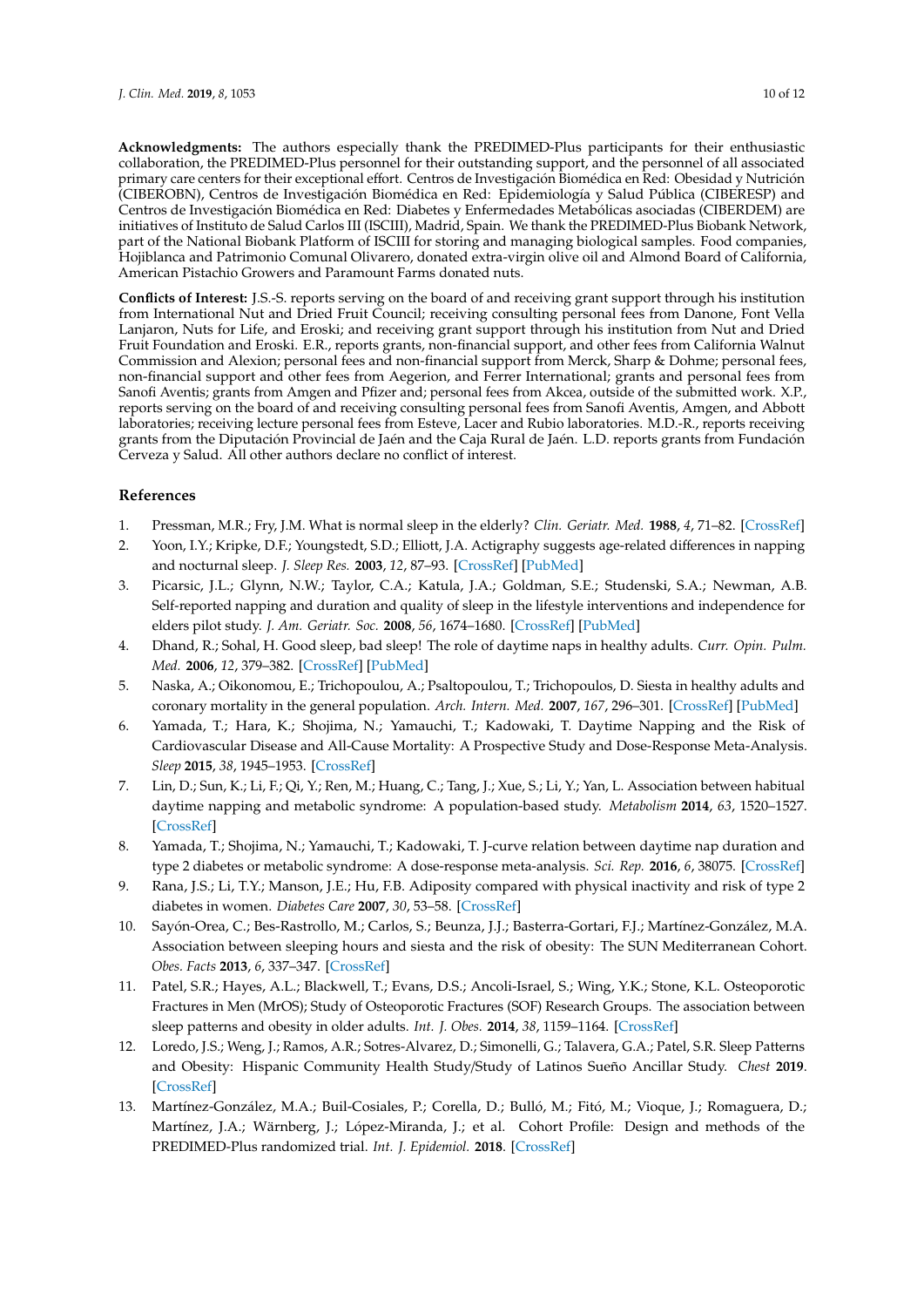- <span id="page-10-0"></span>14. Alberti, K.G.; Eckel, R.H.; Grundy, S.M.; Zimmet, P.Z.; Cleeman, J.I.; Donato, K.A.; Fruchart, J.C.; James, W.P.; Loria, C.M.; Smith, S.C., Jr. Harmonizing the metabolic syndrome: A joint interim statement of the International Diabetes Federation Task Force on Epidemiology and Prevention; National Heart, Lung, and Blood Institute; American Heart Association; World Heart Federation; International Atherosclerosis Society; and International Association for the Study of Obesity. *Circulation* **2009**, *120*, 1640–1645.
- <span id="page-10-1"></span>15. GGIR: Raw Accelerometer Data Analysis. Available online: https://[cran.r-project.org](https://cran.r-project.org/web/packages/GGIR/index.html)/web/packages/GGIR/ [index.html](https://cran.r-project.org/web/packages/GGIR/index.html) (accessed on 1 April 2019).
- <span id="page-10-2"></span>16. Van Hees, V.T.; Fang, Z.; Langford, J.; Assah, F.; Mohammad, A.; da Silva, I.C.; Trenell, M.I.; White, T.; Wareham, N.J.; Brage, S. Autocalibration of accelerometer data for free-living physical activity assessment using local gravity and temperature: An evaluation on four continents. *J. Appl. Physiol.* **2014**, *117*, 738–744. [\[CrossRef\]](http://dx.doi.org/10.1152/japplphysiol.00421.2014)
- <span id="page-10-3"></span>17. Van Hees, V.T.; Sabia, S.; Anderson, K.N.; Denton, S.J.; Oliver, J.; Catt, M.; Abell, J.G.; Kivimäki, M.; Trenell, M.I.; Singh-Manoux, A. A Novel, Open Access Method to Assess Sleep Duration Using a Wrist-Worn Accelerometer. *PLoS ONE* **2015**, *10*, e0142533. [\[CrossRef\]](http://dx.doi.org/10.1371/journal.pone.0142533)
- <span id="page-10-4"></span>18. American Diabetes Association. Standards of medical care in diabetes-2014. *Diabetes Care* **2014**, *37*, S14–S80. [\[CrossRef\]](http://dx.doi.org/10.2337/dc14-S014)
- <span id="page-10-5"></span>19. Menai, M.; van Hees, V.T.; Elbaz, A.; Kivimaki, M.; Singh-Manoux, A.; Sabia, S. Accelerometer assessed moderate-to-vigorous physical activity and successful ageing: Results from the Whitehall II study. *Sci. Rep.* **2017**, *8*, 45772. [\[CrossRef\]](http://dx.doi.org/10.1038/srep45772)
- <span id="page-10-6"></span>20. World Health Organization. Global Recommendations on Physical Activity for Health. 2010. Available online: http://www.who.int/dietphysicalactivity/[factsheet\\_olderadults](http://www.who.int/dietphysicalactivity/factsheet_olderadults/en/)/en/ (accessed on 3 April 2018).
- <span id="page-10-7"></span>21. Barros, A.J.; Hirakata, V.N. Alternatives for logistic regression in cross-sectional studies: An empirical comparison of models that directly estimate the prevalence ratio. *BMC Med. Res. Methodol.* **2003**, *3*, 21. [\[CrossRef\]](http://dx.doi.org/10.1186/1471-2288-3-21)
- <span id="page-10-8"></span>22. Lee, J. Odds ratio or relative risk for cross-sectional data? *Int. J. Epidemiol.* **1994**, *23*, 201–203. [\[CrossRef\]](http://dx.doi.org/10.1093/ije/23.1.201)
- <span id="page-10-9"></span>23. Smolensky, M.H.; Hermida, R.C.; Castriotta, R.J.; Portaluppi, F. Role of sleep-wake cycle on blood pressure circadian rhythms and hypertension. *Sleep Med.* **2007**, *8*, 668–680. [\[CrossRef\]](http://dx.doi.org/10.1016/j.sleep.2006.11.011)
- <span id="page-10-10"></span>24. Rasch, B.; Dodt, C.; Mölle, M.; Born, J. Sleep-stage-specific regulation of plasma catecholamine concentration. *Psychoneuroendocrinology* **2007**, *32*, 884–891. [\[CrossRef\]](http://dx.doi.org/10.1016/j.psyneuen.2007.06.007)
- <span id="page-10-11"></span>25. Devine, J.K.; Wolf, J.M. Determinants of cortisol awakening responses to naps and nighttime sleep. *Psychoneuroendocrinology* **2016**, *63*, 128–134. [\[CrossRef\]](http://dx.doi.org/10.1016/j.psyneuen.2015.09.016)
- <span id="page-10-12"></span>26. Anagnostis, P.; Athyros, V.G.; Tziomalos, K.; Karagiannis, A.; Mikhailidis, D.P. Clinical review: The pathogenetic role of cortisol in the metabolic syndrome: A hypothesis. *J. Clin. Endocrinol. Metab.* **2009**, *94*, 2692–2701. [\[CrossRef\]](http://dx.doi.org/10.1210/jc.2009-0370)
- <span id="page-10-13"></span>27. Jakubowski, K.P.; Boylan, J.M.; Cundiff, J.M.; Matthews, K.A. Poor sleep moderates the relationship between daytime napping and inflammation in Black and White men. *Sleep Health* **2017**, *3*, 328–335. [\[CrossRef\]](http://dx.doi.org/10.1016/j.sleh.2017.06.005)
- <span id="page-10-14"></span>28. Leng, Y.; Ahmadi-Abhari, S.; Wainwright, N.W.; Cappuccio, F.P.; Surtees, P.G.; Luben, R.; Brayne, C.; Khaw, K.T. Daytime napping, sleep duration and serum C reactive protein: A population-based cohort study. *BMJ Open* **2014**, *4*, e006071. [\[CrossRef\]](http://dx.doi.org/10.1136/bmjopen-2014-006071)
- <span id="page-10-15"></span>29. Wang, X.; Bao, W.; Liu, J.; Ouyang, Y.Y.; Wang, D.; Rong, S.; Xiao, X.; Shan, Z.L.; Zhang, Y.; Yao, P.; et al. Inflammatory markers and risk of type 2 diabetes: A systematic review and meta-analysis. *Diabetes Care* **2013**, *36*, 166–175. [\[CrossRef\]](http://dx.doi.org/10.2337/dc12-0702)
- <span id="page-10-16"></span>30. Goldman, S.E.; Hall, M.; Boudreau, R.; Matthews, K.A.; Cauley, J.A.; Ancoli-Israel, S.; Stone, K.L.; Rubin, S.M.; Satterfield, S.; Simonsick, E.M.; et al. Association between nighttime sleep and napping in older adults. *Sleep* **2008**, *31*, 733–740. [\[CrossRef\]](http://dx.doi.org/10.1093/sleep/31.5.733)
- <span id="page-10-17"></span>31. Jackson, S.E.; Kirschbaum, C.; Steptoe, A. Hair cortisol and adiposity in a population-based sample of 2527 men and women aged 54 to 87 years. *Obesity* **2017**, *25*, 539–544. [\[CrossRef\]](http://dx.doi.org/10.1002/oby.21733)
- <span id="page-10-18"></span>32. Fardet, L.; Fève, B. Systemic glucocorticoid therapy: A review of its metabolic and cardiovascular adverse events. *Drugs* **2014**, *74*, 1731–1745. [\[CrossRef\]](http://dx.doi.org/10.1007/s40265-014-0282-9)